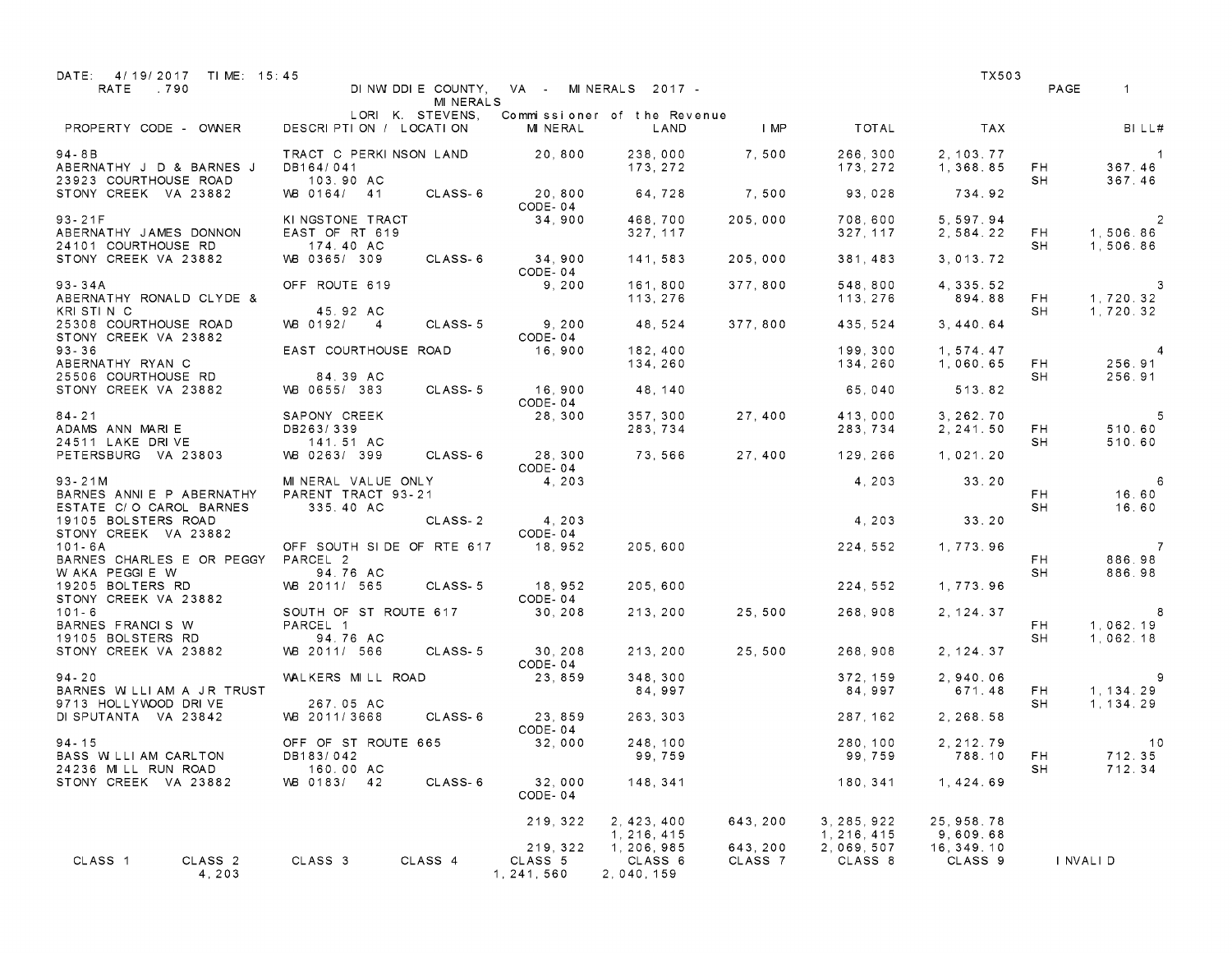| DATE: 4/19/2017 TIME: 15:45<br>RATE<br>.790                                                    |                                                                     | <b>MINERALS</b>    |                                 | DINWIDDIE COUNTY, VA - MINERALS 2017 - |                    |                        | TX503                   | PAGE      | $\overline{2}$             |
|------------------------------------------------------------------------------------------------|---------------------------------------------------------------------|--------------------|---------------------------------|----------------------------------------|--------------------|------------------------|-------------------------|-----------|----------------------------|
| PROPERTY CODE - OWNER                                                                          | DESCRIPTION / LOCATION                                              | LORI K. STEVENS,   | MINERAL                         | Commissioner of the Revenue<br>LAND    | I MP               | TOTAL                  | <b>TAX</b>              |           | BILL#                      |
| $94 - 13$<br>BASS WILLIAM CARLTON &                                                            | OFF OF ST ROUTE 665                                                 |                    | 28,034                          | 248,700<br>130,027                     | 11,000             | 287,734<br>130,027     | 2, 273.10<br>1,027.21   | FH        | - 11<br>622.95             |
| THELMA C LE<br>24236 MILL RUN ROAD<br>STONY CREEK VA 23882                                     | 190.00 AC                                                           | CLASS-6            | 28,034<br>CODE-04               | 118,673                                | 11,000             | 157,707                | 1, 245.89               | SH        | 622.94                     |
| $93 - 31D$<br>BELVEDERE TIMBER LLC<br>C/O FOREST INVESTMENTS                                   | ROUTE 40<br>157.00 AC                                               |                    | 6,908                           | 305.600<br>88,118                      |                    | 312.508<br>88,118      | 2,468.81<br>696.13      | FH<br>SH  | 12<br>886.34<br>886.34     |
| 15 PIEDMONT CEN STE 1250<br>ATLANTA GA 30305<br>101 - 7 M                                      | MINERALS ONLY ON #94-19E                                            | CLASS-6            | 6,908<br>CODE-04<br>12,996      | 217, 482                               |                    | 224,390                | 1,772.68<br>102.67      |           |                            |
| CARRAWAY MINERAL COMPANY<br>17979 FLATFOOT RD                                                  | 101-11, 95-24, 94-14                                                |                    |                                 |                                        |                    | 12,996                 |                         | FH.<br>SH | 13<br>51.34<br>51.33       |
| DINW DDIE VA 23841<br>$101 - 3$                                                                | SUSSEX LINE                                                         | CLASS-2            | 12,996<br>CODE-04<br>551        | 58,600                                 |                    | 12,996<br>59, 151      | 102.67<br>467.29        |           | 14                         |
| CHAPPELL ELIZABETH R &<br>CRAVATH SYLVIA ET AL<br>14138 BOYDTON PLANK RD                       | 45.00 AC                                                            | CLASS-5            | 551                             | 58,600                                 |                    | 59, 151                | 467.29                  | FH.<br>SH | 233.65<br>233.64           |
| DINW DDIE VA 23841<br>$94 - 16M$<br>CLARKE ROYALTY COMPANY LP 94-16A, 94-16B                   | MINERALS ONLY ON #94-16                                             |                    | CODE-04<br>50,500               |                                        |                    | 50,500                 | 398.95                  | FH.       | 15<br>199.48               |
| 25408 MILL RUN RD<br>STONY CREEK VA 23882                                                      |                                                                     | CLASS-2            | 50, 500<br>CODE-04              |                                        |                    | 50.500                 | 398.95                  | SH        | 199.47                     |
| $101 - 4$<br>EVERETT ANN P<br>26819 COURTHOUSE ROAD                                            | WALKERS MILL ROAD--MINERL<br>1/3EA BETTY P GRAHAM, ANN<br>132.58 AC |                    | 10,705                          | 211,600                                | 54, 100            | 276,405                | 2, 183.60               | FH.<br>SH | 16<br>1.091.80<br>1,091.80 |
| STONY CREEK VA 23882                                                                           | VVB 0364/ 39                                                        | CLASS 6            | 10,705<br>CODE-04               | 211,600                                | 54,100             | 276, 405               | 2, 183.60               |           |                            |
| $20 - 24$<br>FLORIDA ROCK IND INC<br>C/O PROPERTY TAX DEPT                                     | JACK QUARRY<br>260.65 AC                                            |                    | 106,500                         | 601, 300                               |                    | 707,800                | 5, 591. 62              | FH.<br>SH | 17<br>2,795.81<br>2,795.81 |
| PO BOX 385014<br>BI RMI NGHAM AL 35238<br>$94 - 7$                                             | NEAR ROUTE 40 PARCEL 1                                              | CLASS-4            | 106,500<br>CODE-03<br>9,082     | 601, 300<br>136,700                    |                    | 707,800<br>145,782     | 5, 591.62<br>1, 151. 68 |           | - 18                       |
| HARRISON SANDRA B &<br>SPIERS ALICE B                                                          | WB22/162<br>97.50 AC                                                |                    |                                 | 70,280                                 |                    | 70,280                 | 555.21                  | FH<br>SH  | 298.24<br>298.23           |
| 6205 COURTHOUSE ROAD<br>CHURCH ROAD VA 23833<br>$84 - 23$                                      | WB 0022/ 162<br>WALKERS MILL RD                                     | CLASS 5            | 9,082<br>CODE-04<br>57,300      | 66,420<br>728,600                      | 80,600             | 75,502<br>866,500      | 596.47<br>6, 845, 35    |           | 19                         |
| JOHN ROBERT FRASER TRTEE<br>OF ROBERT FRASER REV TR                                            | 286.37 AC                                                           |                    |                                 | 557,081                                |                    | 557,081                | 4,400.94                | FH.<br>SH | 1, 222. 21<br>1, 222, 20   |
| 20400 BAIN RD<br>STONY CREEK VA 23882<br>84-23A                                                | VVB 2011/1877<br>WALKERS MILL ROAD                                  | CLASS-6            | 57, 300<br>CODE-04<br>400       | 171, 519<br>18,400                     | 80,600<br>128,100  | 309, 419<br>146,900    | 2.444.41<br>1, 160. 51  |           | 20                         |
| JOHN ROBERT FRASER TRTEE<br>OF JOHN ROBERT FRASER REV<br>20400 BAIN RD<br>STONY CREEK VA 23882 | 2.13 AC<br>WB 2011/1877                                             | CLASS-2            | 400<br>CODE-04                  | 2,880<br>15,520                        | 128,100            | 2,880<br>144,020       | 22.75<br>1, 137.76      | FH<br>SH  | 568.88<br>568.88           |
|                                                                                                |                                                                     |                    | 282,976                         | 2, 309, 500<br>848, 386                | 273,800            | 2, 866, 276<br>848,386 | 22, 643. 58<br>6,702.24 |           |                            |
| CLASS 1<br>CLASS <sub>2</sub><br>210, 396                                                      | CLASS 3                                                             | CLASS 4<br>707,800 | 282, 976<br>CLASS 5<br>204, 933 | 1, 461, 114<br>CLASS 6<br>1, 743, 147  | 273,800<br>CLASS 7 | 2,017,890<br>CLASS 8   | 15, 941. 34<br>CLASS 9  |           | I NVALI D                  |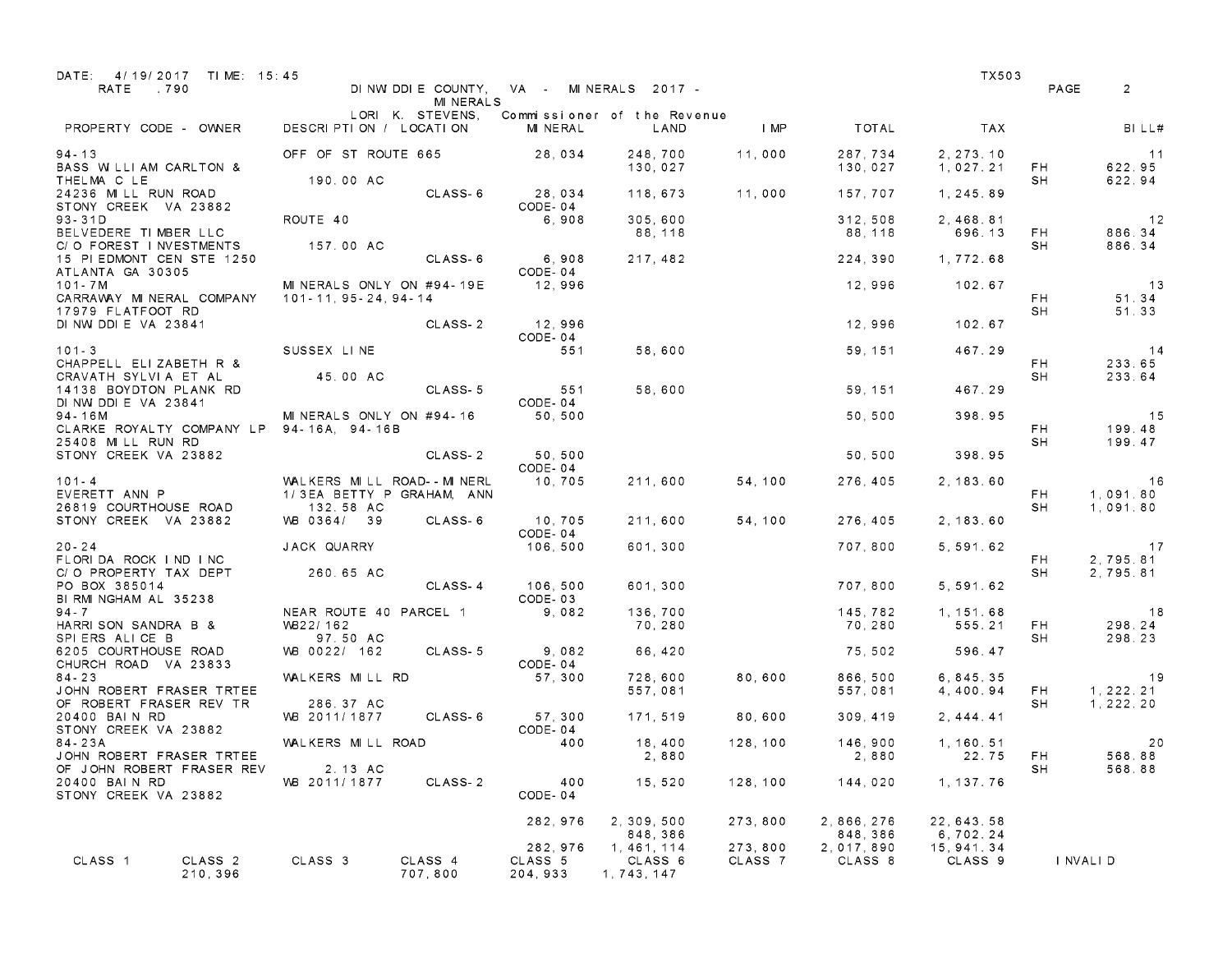| DATE: 4/19/2017 TIME: 15:45<br>RATE<br>.790                                |                                          | MI NERALS        |                                    | DINWIDDIE COUNTY, VA - MINERALS 2017 - |                   |                         | TX503                   | PAGE        | 3                      |
|----------------------------------------------------------------------------|------------------------------------------|------------------|------------------------------------|----------------------------------------|-------------------|-------------------------|-------------------------|-------------|------------------------|
| PROPERTY CODE - OWNER                                                      | DESCRIPTION / LOCATION                   | LORI K. STEVENS, | MINERAL                            | Commissioner of the Revenue<br>LAND    | <b>IMP</b>        | TOTAL                   | <b>TAX</b>              |             | BILL#                  |
| $84 - 24$<br>JOHN ROBERT FRASER TRTEE<br>OF JOHN ROBERT FRASER REV         | RT 40<br>73.00 AC                        |                  | 14,600                             | 192,000<br>154,874                     | 10,600            | 217,200<br>154,874      | 1,715.88<br>1, 223.50   | - FH<br>SH  | 21<br>246.19<br>246.19 |
| 20400 BAIN RD<br>STONY CREEK VA 23882                                      | VVB 2011/1877                            | CLASS-5          | 14,600<br>CODE-04                  | 37, 126                                | 10,600            | 62,326                  | 492.38                  |             |                        |
| $94 - 11$<br>JOHNSON THOMAS E                                              | SUSSEX LINE                              |                  | 2,320                              | 109,900                                | 77,900            | 190,120                 | 1,501.95                | FH.         | 22<br>750.98           |
| 19975 MCKENNEY HWY<br>STONY CREEK VA 23882                                 | 44.18 AC                                 | CLASS-5          | 2,320<br>CODE-04                   | 109,900                                | 77,900            | 190,120                 | 1.501.95                | SH          | 750.97                 |
| 94-18A<br>JONES ANANIAS T                                                  | ROUTE 40<br>DB163/234                    |                  | 11,500                             | 125,300                                |                   | 136,800                 | 1,080.72                | FH.         | 23<br>540.36           |
| 7008 BOLELYN WAY<br>HENRICO VA 23231                                       | 57.37 AC<br>VVB 0163/ 234                | CLASS-5          | 11,500<br>CODE-04                  | 125,300                                |                   | 136,800                 | 1,080.72                | SH          | 540.36                 |
| $94 - 18$<br>JONES ANANIAS T                                               | ROUTE 40<br>DB262/352                    |                  | 11,500                             | 134,600                                |                   | 146,100                 | 1, 154, 19              | FH.         | 24<br>577.10           |
| 7008 BOLELYN WAY<br>HENRICO VA 23231                                       | 57.37 AC<br>VMB 0262/ 352                | CLASS-5          | 11.500<br>CODE-04                  | 134,600                                |                   | 146,100                 | 1, 154, 19              | SH          | 577.09                 |
| $94 - 9$<br>KENNEDY SUE B LEW S                                            | ROUTE 40                                 |                  | 25, 338                            | 54.500                                 |                   | 79,838                  | 630.72                  | FH.         | 25<br>315.36           |
| 24232 MILL RUN ROAD<br>STONY CREEK VA 23882                                | 97.00 AC                                 | CLASS-5          | 25, 338<br>CODE-04                 | 54,500                                 |                   | 79,838                  | 630.72                  | SH          | 315.36                 |
| $94 - 4$<br>MARSH SADIE B                                                  | ROUTE 40                                 |                  | 24,500                             | 323, 500<br>258, 482                   | 500               | 348.500<br>258,482      | 2,753.15<br>2,042.01    | FH.         | 26<br>355.57           |
| P O BOX 457<br>DINWIDDIE VA 23841                                          | 122.50 AC                                | CLASS-6          | 24,500<br>CODE-04                  | 65,018                                 | 500               | 90,018                  | 711.14                  | SH          | 355.57                 |
| $94 - 10$<br>MCNEALY CAROL T                                               | WALKERS MILL ROAD                        |                  | 2,000                              | 12,100                                 |                   | 14,100                  | 111.39                  | FH.         | 27<br>55.70            |
| 508 QUACKENBOS ST N W<br>WASHINGTON DC 20011                               | 10.00 AC                                 | CLASS-2          | 2,000<br>CODE-04                   | 12,100                                 |                   | 14,100                  | 111.39                  | SH          | 55.69                  |
| $93 - 39$<br>MOORE JERRY D & DONNA SUE                                     | WALKERS MILL ROAD<br>WB22/338            |                  | 21,000                             | 262,800<br>164,746                     |                   | 283,800<br>164,746      | 2, 242.02<br>1, 301.49  | FH          | 28<br>470.27           |
| & ABERNATHY PATRICIA LYNN<br>25111 COURTHOUSE ROAD<br>STONY CREEK VA 23882 | 105.80 AC<br>VVB 0022/ 338               | CLASS-6          | 21,000<br>CODE-04                  | 98,054                                 |                   | 119,054                 | 940.53                  | SH          | 470.26                 |
| $94 - 17$<br>PEGRAM ERNEST D ET ALS                                        | HORSE PEN BRANCH<br>DB425/80             |                  | 4,617                              | 153,300                                |                   | 157.917                 | 1,247.54                | FH.         | 29<br>623.77           |
| 17115 BOLSTERS RD<br>STONY CREEK VA 23882                                  | 97.00 AC<br>VMB 0425/<br>80              | CLASS-5          | 4,617<br>CODE-04                   | 153,300                                |                   | 157,917                 | 1.247.54                | SH          | 623.77                 |
| $87 - 14$<br>PEGRAM GLOVER W TRUSTEE                                       | TRACT #3 WAGER MARKS LAND<br>SUSSEX LINE |                  | 297,500                            | 149.800<br>22, 357                     |                   | 447,300<br>22, 357      | 3, 533. 67<br>176.62    | FH 1,678.53 | 30                     |
| PO BOX 161<br>STONY CREEK VA 23882                                         | 39.55 AC<br>WB 0402/ 280                 | CLASS-5          | 297,500<br>CODE-03                 | 127, 443                               |                   | 424, 943                | 3, 357.05               | SH          | 1,678.52               |
|                                                                            |                                          |                  | 414, 875                           | 1, 517, 800<br>600, 459                | 89,000            | 2, 021, 675<br>600, 459 | 15, 971. 23<br>4,743.62 |             |                        |
| CLASS 1<br>CLASS <sub>2</sub><br>14,100                                    | CLASS 3                                  | CLASS 4          | 414, 875<br>CLASS 5<br>1, 375, 275 | 917, 341<br>CLASS 6<br>632, 300        | 89,000<br>CLASS 7 | 1, 421, 216<br>CLASS 8  | 11, 227.61<br>CLASS 9   | I NVALI D   |                        |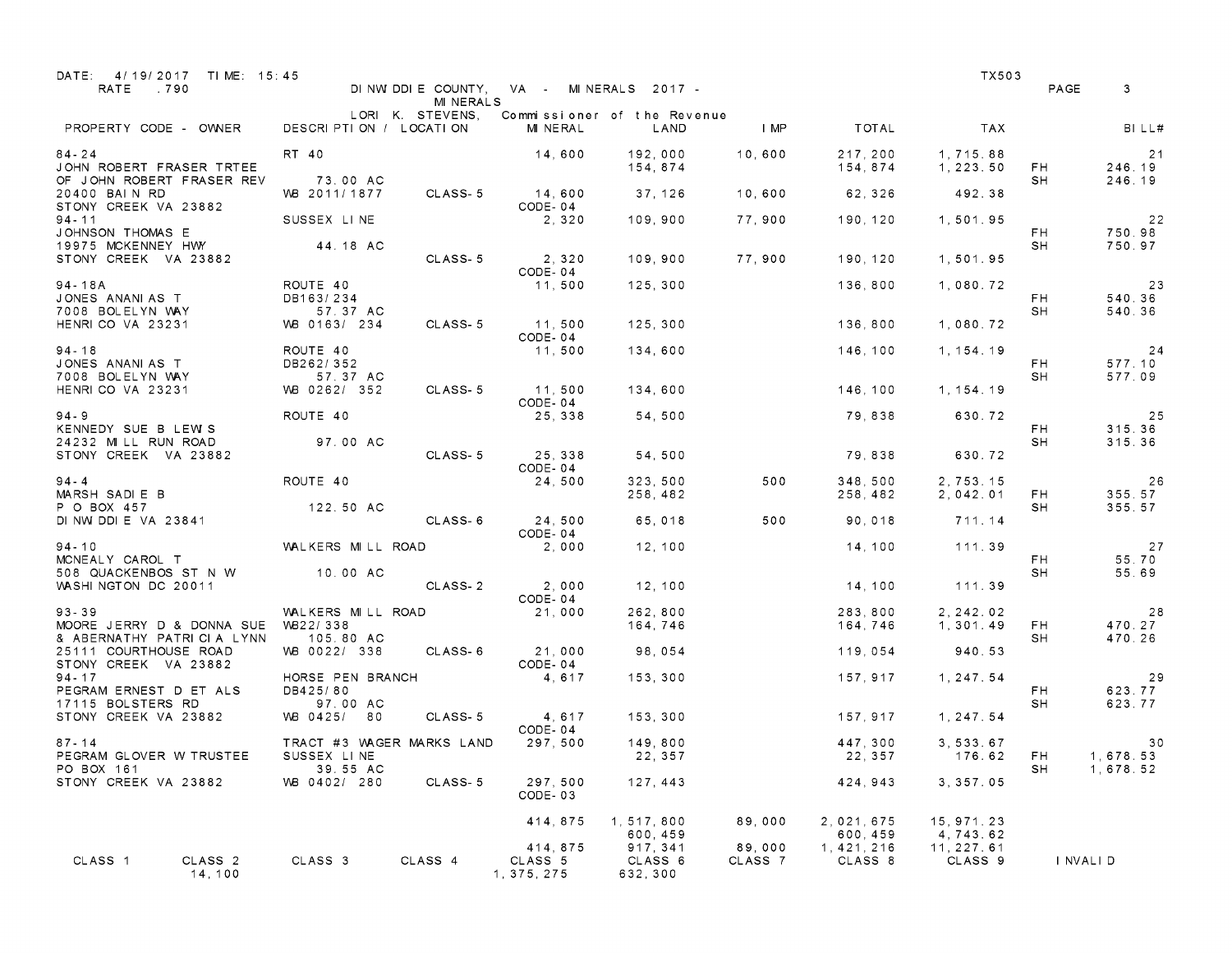| DATE: 4/19/2017 TIME: 15:45<br>RATE .790                                             |                                             | <b>MINERALS</b>    |                                    | DINWIDDIE COUNTY, VA - MINERALS 2017 -            |                    |                        | TX503                              | PAGE       | 4                            |
|--------------------------------------------------------------------------------------|---------------------------------------------|--------------------|------------------------------------|---------------------------------------------------|--------------------|------------------------|------------------------------------|------------|------------------------------|
| PROPERTY CODE - OWNER                                                                | DESCRIPTION / LOCATION                      | LORI K. STEVENS,   | MINERAL                            | Commissioner of the Revenue<br>LAND               | $\blacksquare$ MP  | TOTAL                  | <b>TAX</b>                         |            | BILL#                        |
| $101 - 5$<br>PRIDE WILLIAM C ET ALS                                                  | WALKERS MILL ROAD                           |                    | 11.377                             | 80,200                                            |                    | 91, 577                | 723.46                             | FH.        | 31<br>361.73                 |
| 26828 WALKERS MILL ROAD<br>STONY CREEK VA 23882                                      | 72.94 AC                                    | CLASS-5            | 11, 377<br>CODE-04                 | 80,200                                            |                    | 91, 577                | 723.46                             | SH         | 361.73                       |
| $101 - 9$<br>PRIDE WILLIAM C ET ALS                                                  | WALKERS MILL ROAD                           |                    | 14,226                             | 68,300                                            |                    | 82,526                 | 651.96                             | FH.        | 32<br>325.98                 |
| 26828 WALKER MILL ROAD<br>STONY CREEK VA 23882                                       | 56.60 AC                                    | CLASS-5            | 14.226<br>CODE-04                  | 68,300                                            |                    | 82.526                 | 651.96                             | SH         | 325.98                       |
| 94 - 19A<br>RI DEOUT CHARLES W & JOHN                                                | SUSSEX LINE<br>DB449/178                    |                    | 16,000                             | 178,100                                           |                    | 194,100                | 1,533.39                           | FH.        | 33<br>766.70                 |
| T ET AL C/O CW RIDEOUT<br>18603 HARDWOOD CREEK RD<br>STONY CREEK VA 23882            | 82.00 AC<br>VVB 0113/ 365                   | CLASS-5            | 16,000<br>CODE-04                  | 178,100                                           |                    | 194,100                | 1,533.39                           | SH         | 766.69                       |
| $101 - 1$<br>RI DEOUT CHARLES W & JOHN                                               | WALKERS MILL ROAD<br>DB449/178              |                    | 5,981                              | 288, 100                                          | 60,000             | 354,081                | 2,797.24                           | FH.        | 34<br>1, 398.62              |
| T ET AL C/O CW RIDEOUT<br>18603 HARDWOOD CREEK ROAD<br>STONY CREEK VA 23882          | 157.40 AC<br>VVB 0327/ 403                  | CLASS-6            | 5,981<br>CODE-04                   | 288, 100                                          | 60,000             | 354,081                | 2.797.24                           | SH         | 1, 398.62                    |
| $94 - 19$<br>SIMMONS WILLENE B & ELDER<br>NANCY R                                    | RT 617<br>41.00 AC                          |                    | 2,029                              | 89.300                                            |                    | 91, 329                | 721.50                             | FH.<br>SH  | 35<br>360.75<br>360.75       |
| 2708 EAGLE ROCK ROAD<br>PETERSBURG VA 23805                                          |                                             | CLASS-5            | 2,029<br>CODE-04                   | 89,300                                            |                    | 91, 329                | 721.50                             |            |                              |
| $101 - 1A$<br>SIMMONS WILLENE R & ELDER<br>NANCY R                                   | WALKERS MILL ROAD<br>90.47 AC               |                    | 2, 435                             | 198,200<br>60,450                                 |                    | 200,635<br>60,450      | 1,585.02<br>477.56                 | FH.<br>SH  | - 36<br>553.73<br>553.73     |
| 2708 EAGLE ROCK ROAD<br>PETERSBURG VA 23805                                          | WB 0021/ 355                                | CLASS 5            | 2, 435<br>CODE-04                  | 137,750                                           |                    | 140, 185               | 1, 107.46                          |            |                              |
| $101 - 8$<br>SPIERS FAYE C<br>21018 DOUBLE BRANCH ROAD                               | WALKERS MILL ROAD<br>DB282/244<br>107.00 AC |                    | 7, 314                             | 251,700                                           |                    | 259,014                | 2,046.21                           | FH.<br>SH  | 37<br>1,023.11<br>1,023.10   |
| STONY CREEK VA 23882<br>101-10                                                       | VVB 0282/ 244<br>WALKERS MILL ROAD          | CLASS-6            | 7, 314<br>CODE-04<br>1,072,509     | 251,700<br>588, 200                               |                    | 259,014<br>1,660,709   | 2,046.21<br>13, 119, 60            |            |                              |
| THE FRANCES P HARRIS<br>REVOCABLE TRUST AGREEMENT                                    | DB196/181<br>302.00 AC                      |                    |                                    |                                                   |                    |                        |                                    | FH.<br>SH  | 38<br>6, 559.80<br>6, 559.80 |
| 2104 COTTAGE RD<br>BLACKSTONE VA 23824<br>$84 - 26$                                  | VVB 0196/ 181<br>HORSE PEN BRANCH           | CLASS-6            | 1,072,509<br>CODE-04<br>47.300     | 588, 200<br>595,100                               | 56,900             | 1,660,709<br>699,300   | 13, 119.60<br>5, 524, 47           |            | 39                           |
| THOMPSON BONNIE SUE BAIN<br>& JOHN F BAIN JR ET AL                                   | 236.29 AC                                   |                    |                                    | 457, 464                                          |                    | 457,464                | 3,613.97                           | FH.<br>SH. | 955.25<br>955.25             |
| 19605 BAIN RD<br>DINW DDIE VA 23841<br>$20 - 33A$                                    | VAB 2012/2716<br>JACK QUARRY                | CLASS-6            | 47,300<br>CODE-04                  | 137,636<br>535,700                                | 56.900<br>191, 100 | 241.836<br>726,800     | 1,910.50<br>5, 741. 72             |            | 40                           |
| VULCAN LANDS INC<br>FAS DEPT 1401-843<br>1200 URBAN CENTER DR<br>BIRMINGHAM AL 35242 | 111.30 AC                                   | CLASS-4            | CODE-03                            | 535,700                                           | 191, 100           | 726,800                | 5, 741. 72                         | FH 1<br>SH | 2,870.86<br>2,870.86         |
|                                                                                      |                                             |                    | 1, 179, 171                        | 2, 872, 900                                       | 308,000            | 4, 360, 071<br>517.914 | 34, 444. 57                        |            |                              |
| CLASS 1<br>CLASS <sub>2</sub>                                                        | CLASS 3                                     | CLASS 4<br>726,800 | 1, 179, 171<br>CLASS 5<br>660, 167 | 517, 914<br>2, 354, 986<br>CLASS 6<br>2, 973, 104 | 308,000<br>CLASS 7 | 3, 842, 157<br>CLASS 8 | 4,091.53<br>30, 353. 04<br>CLASS 9 |            | I NVALI D                    |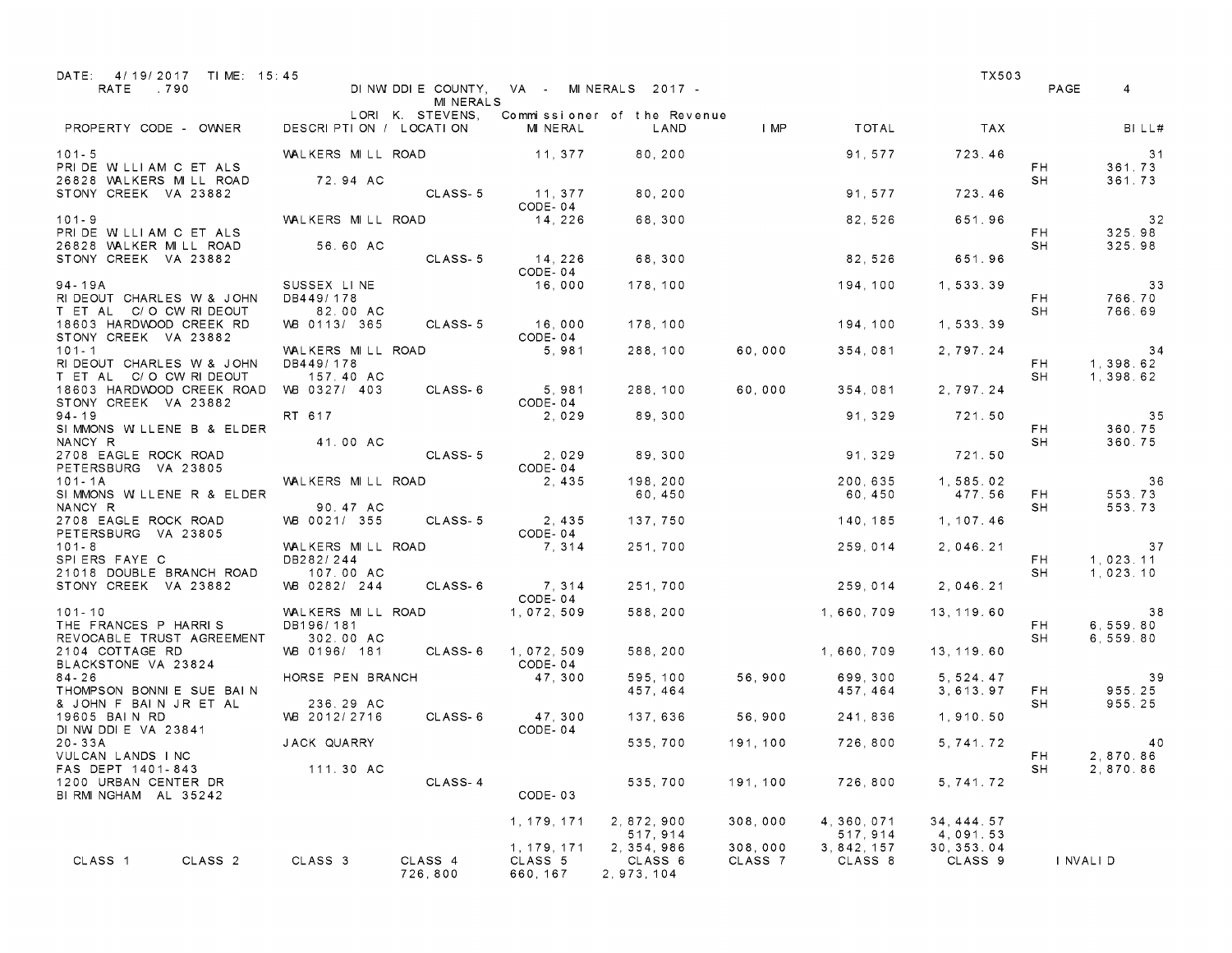| DATE:<br>TIME: 15:45<br>4/19/2017<br>RATE .790    | DINWIDDIE COUNTY,<br>MINERALS                    | VA - MINERALS 2017 -                           |                      | TX503<br>PAGE                 | 5                            |
|---------------------------------------------------|--------------------------------------------------|------------------------------------------------|----------------------|-------------------------------|------------------------------|
| OWNER<br>CODE -<br>PROPERTY                       | STEVENS.<br>L ORII<br>L OCATION<br>DESCRIPTION / | Commissioner of the Revenue<br>MINERAL<br>LAND | <b>TOTAL</b><br>I MP | TAX                           | BILL#                        |
| $21 - 1$<br>VULCAN LANDS INC<br>FAS DEPT 1401-843 | CLAYTON TRACT<br>N&W RR<br>221.56 AC             | 990.200<br>1.737.607                           | 2.727.807            | 21.549.68<br>FH.<br><b>SH</b> | 41<br>10,774.84<br>10.774.84 |
| 1200 URBAN CENTER DR<br>BIRMINGHAM AL 35242       | VVB 0527/ 148<br>CLASS 6                         | 1.737.607<br>990.200<br>CODE-04                | 2.727.807            | 21.549.68                     |                              |

|         |                    |         |         | 1.737.607            | 990,200                         |         | 2,727,807            | 21,549.68            |         |
|---------|--------------------|---------|---------|----------------------|---------------------------------|---------|----------------------|----------------------|---------|
| CLASS 1 | CLASS <sub>2</sub> | CLASS 3 | CLASS 4 | 1,737,607<br>CLASS 5 | 990,200<br>CLASS 6<br>2,727,807 | CLASS 7 | 2,727,807<br>CLASS 8 | 21,549.68<br>CLASS 9 | NVALI D |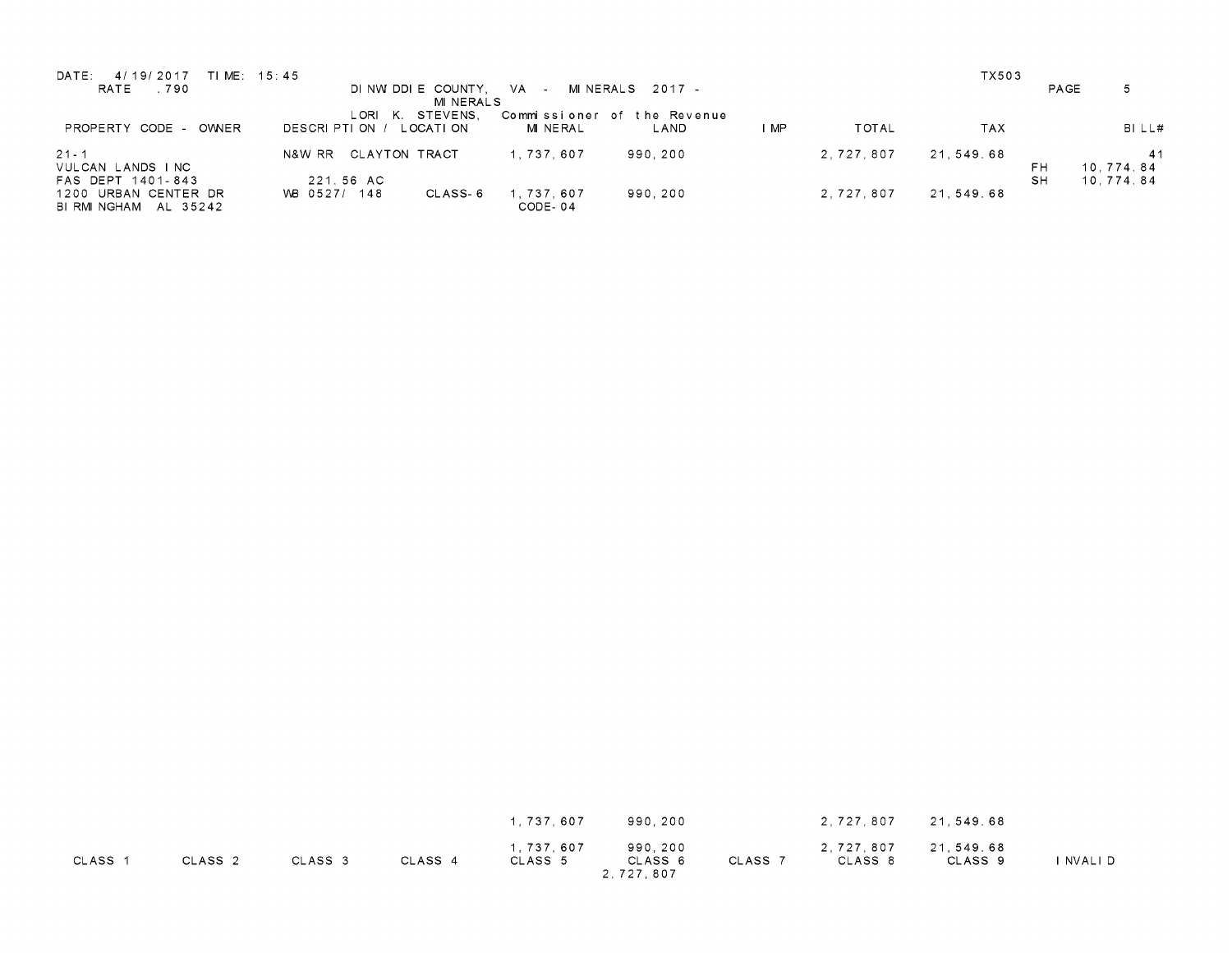## DATE: 4/19/2017 TIME: 15:45 TX503 RATE .790 DIE COUNTY, VA - MINERALS 2017 - PAGE 6 MINERALS LORI K. STEVENS, Commissioner of the Revenue

| DATE: | 4/19/2017 TIME: 15:45<br>MINERAL VALUE<br>3.833.951 | LAND VALUE<br>10.113.800<br>3.183.174 | BUILDING<br>1.314.000 | $\sim$ $\sim$ $\sim$ $\sim$ $\sim$<br>TOTAL VALUE<br>15.261.751<br>3.183.174 | FINAL TOTALS ---<br>TOTAL TAX<br>120.567.84<br>25, 147, 07 |
|-------|-----------------------------------------------------|---------------------------------------|-----------------------|------------------------------------------------------------------------------|------------------------------------------------------------|
|       | 3, 833, 951                                         | 6,930,626                             | 1, 314, 000           | 12,078,577                                                                   | 95, 420. 77                                                |

CLASSTOTALS \*\*\*\*\* 1. \*  $\begin{array}{ccc} * & 1. & * & * \\ * & 2. & 228,699 & * \\ * & * & * & * \end{array}$ 2. 228, 699  $\frac{1}{x}$ <br>3.  $\frac{1}{x}$  $\begin{array}{ccc} * & 3. & * \\ * & & 1,434,600 \\ * & & & 1,434,600 \end{array}$  $\frac{*}{*}$  5. 3,481,935  $\frac{*}{*}$  $\frac{*}{*}$  6. 10, 116, 517  $\frac{*}{*}$ 6.  $10, 116, 517$  \*<br>7. \*<br>\*  $\begin{array}{ccc} \n\frac{1}{2} & \frac{1}{2} & \frac{1}{2} & \frac{1}{2} & \frac{1}{2} & \frac{1}{2} & \frac{1}{2} & \frac{1}{2} & \frac{1}{2} & \frac{1}{2} & \frac{1}{2} & \frac{1}{2} & \frac{1}{2} & \frac{1}{2} & \frac{1}{2} & \frac{1}{2} & \frac{1}{2} & \frac{1}{2} & \frac{1}{2} & \frac{1}{2} & \frac{1}{2} & \frac{1}{2} & \frac{1}{2} & \frac{1}{2} & \frac{1}{2} & \frac{1}{2} & \frac{$  $\frac{1}{2}$ <br>9.  $\frac{1}{2}$ <br> $\frac{1}{2}$  $\begin{array}{ccc} 9. & & & * \\ & & * \\ \hline 1. & & & * \\ & & * \\ \end{array}$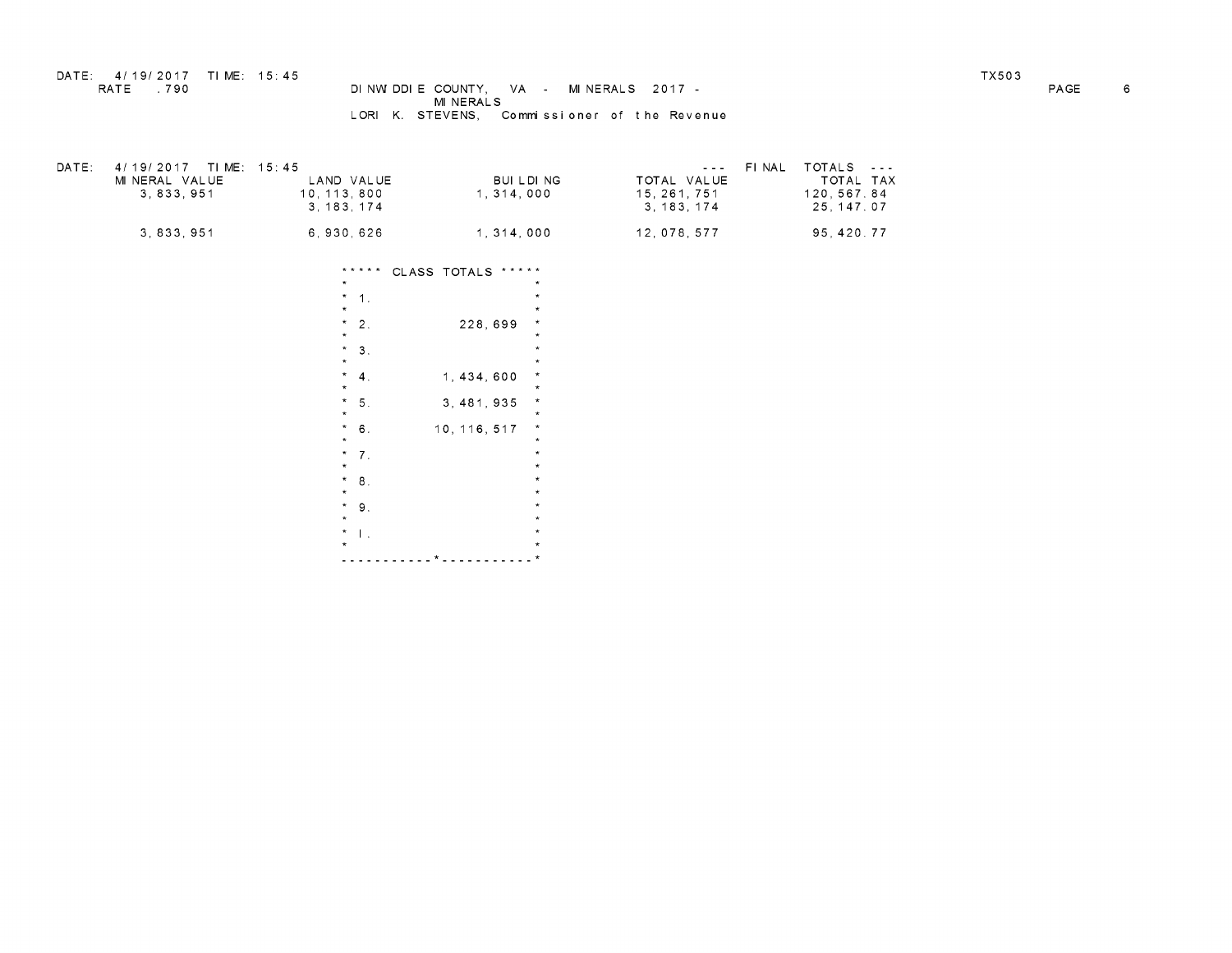$x$ 503 PAGE  $6$ 



t)<br>Non<br>Som<br>Com  $m \sin \theta$ on<br>Pong<br>Pong o<br>o  $\frac{y}{n}$  on o (  $\mathsf{s}^{\mathsf{i}}$ TE<br>Prai<br>1 efore  $nd$   $n^{1/3}$  $\epsilon$ IN N<br>COF<br>FN f-O yD t ver<br>er part! N  $m_{\text{t}}$  and  $m_{\text{t}}$  and  $m_{\text{t}}$ N Officet<br>Assessing officetions<br>
Agoing tained by the regard for the ascertation ALS,<br>regea<br>regea<br>r nN  $\mathcal{C}$  $\overline{ }$  $^{\mu_{\epsilon}}$  $n e$   $S$ m r<br>No la S n Re<br>
Oostat<br>
Oostat<br>
Oostat<br>
Oostat<br>
C<br>
Oostat<br>
P.  $\frac{1}{2}$ <br> $\frac{1}{2}$ <br> $\frac{1}{2}$ <br> $\frac{1}{2}$ <br> $\frac{1}{2}$ <br> $\frac{1}{2}$ <br> $\frac{1}{2}$ a<br>e O COUNT L e. roo. correct<br>Officer<br>Officer<br>Confirmer Cath  $\Omega$ Jk no or<br>O. , it is digital dirty a<br>e<br>C o r.... O  $\overline{)}$ 

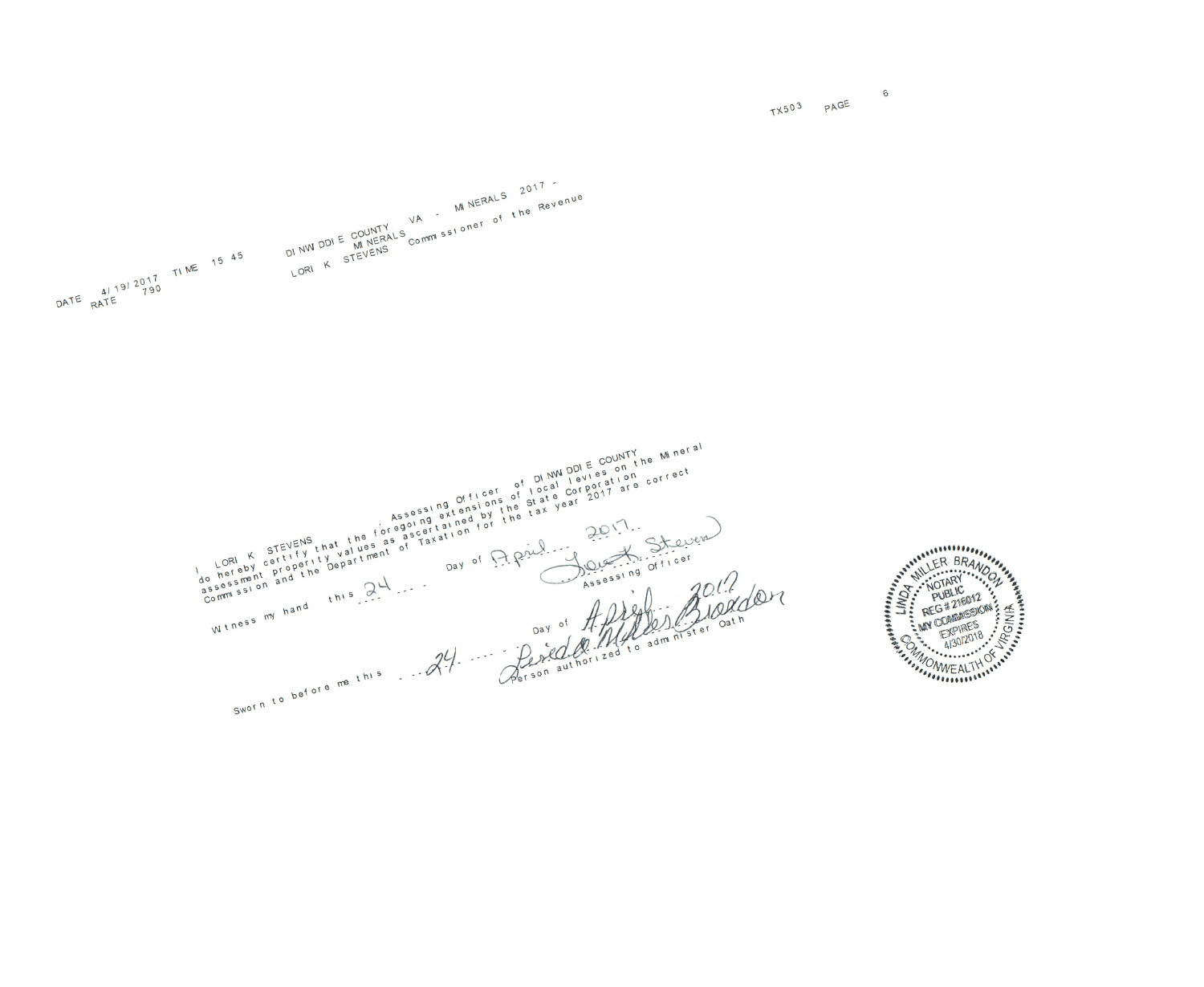DATE: 4/19/2017 TIME: 15:45<br>RATE .790 DINWIDDIECOUNTY, VA - MINERALS 2017 -<br>PAGE 6 DENSILE RESEALS MINERALS<br>LORIK. STEVENS, Commissioner of the Revenue

I LORIK. STEVENS , Assessing Officer, of DINWIDDIE COUNTY do hereby certify that the foregoing extensions of local levies on the Mineral assessment properity values as ascertained by the State Corporation Commission and the Department of Taxation for the tax year 2017 are correct.

Witnessmyhand, this Dayof .

----------------------<br>Assessing Officer

Sworn to before me this Day of parameters of the subset of the contract of the contract of the Dayof  $\sim$ 

Person authorized to administer Oath.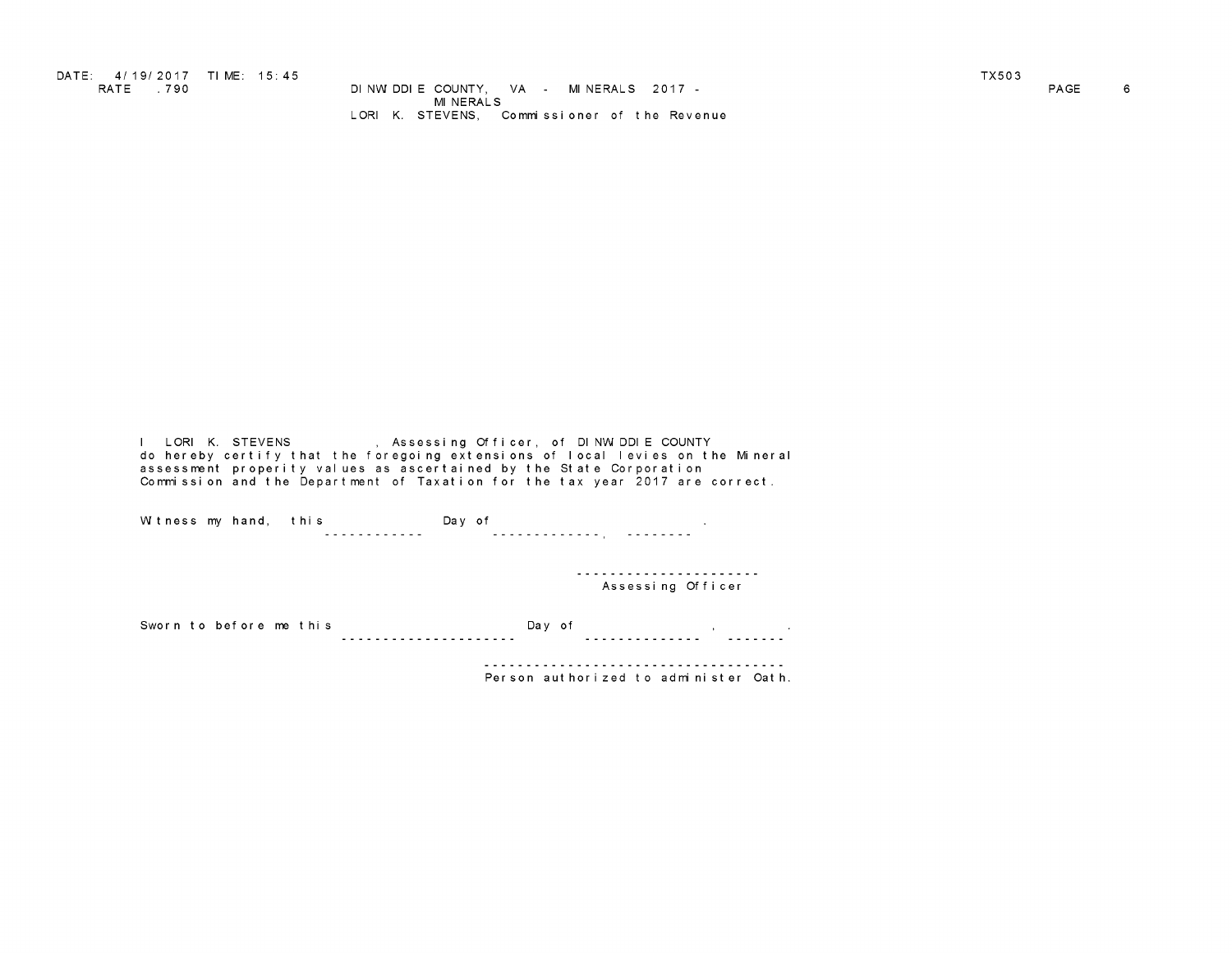DATE: 4/19/2017 TIME: 15:45 TX503D RATE .790 DINWIDDIECOUNTY, VA - MINERALS 2017 - PAGE 1 DINVIDUIE COONTT, VA - MINERALS 2017 -<br>MINERALS<br>LORIK. STEVENS, Commissioner of the Revenue

\*\*\* DISTRICT TOTALS \*\*\*<br>MINERAL LAND IMP USE USE TOTAL TAX 3536451 9964000 1314000 3160817 11653634 92063.72 297500 149800 22357 424943 3357.05 3833951 10113800 1314000 3183174 12078577 95420.77